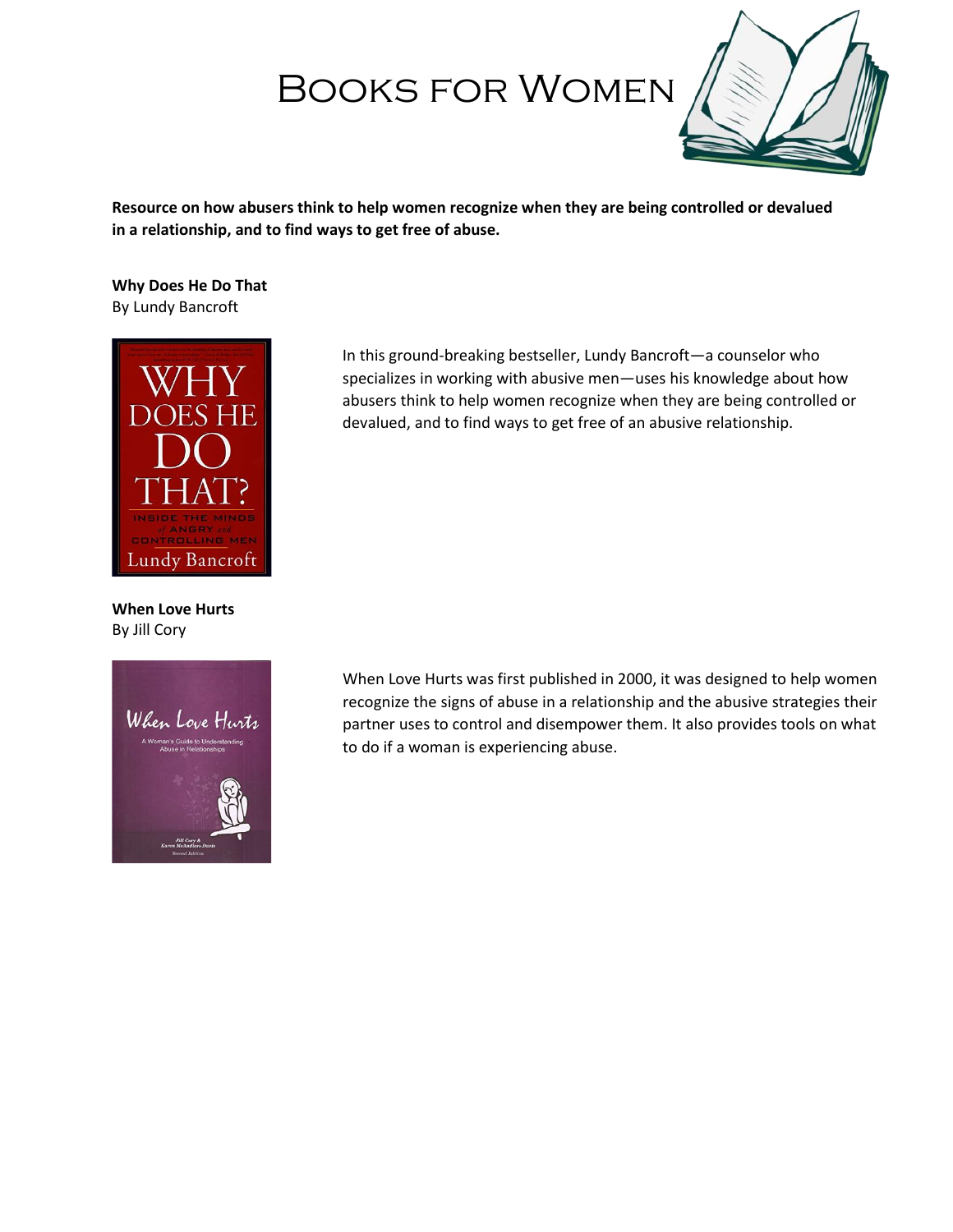#### **Should I Stay or Should I go**  by Lundy Bancroft



Are you tired of that aching feeling in your heart? Do you feel like you're having to work every day to earn your partner's love? Has your partner cheated on you? This book guides women in putting their finger on exactly what has gone wrong in their relationships, and knowing what decisive action to take now.

## **If He's So Great, Why Do I Feel So Bad? Recognizing and Overcoming Subtle Abuse** By Avery Neal



## **Getting Free** resource, by Ginny NiCarthy



Manipulation, deception, and disrespect leave no physical scars, but they can be just as traumatic as physical abuse. In this ground-breaking book, Avery Neal, founder of the Women's Therapy Clinic, helps you recognize the warning signs of subtle abuse. As you learn to identify patterns that have never made sense before, you are better equipped to make changes.

From letting go of fear to setting boundaries, whether you're gathering the courage to finally leave or learning how to guard against a chronically abusive pattern, If He's So Great, Why Do I Feel So Bad? will help you enjoy a happy, healthy, fulfilling life, free of shame or blame.

An analysis of whether batterers' treatment really works, which programs help violent men change, and which do not; the results of research on the ways that many men who batter also abuse their children, and specific reactions of children to battering; the cultural and legal issues relevant to immigrant women; and a presentation of how religious beliefs and religious communities affect the real and perceived choices of women facing violence.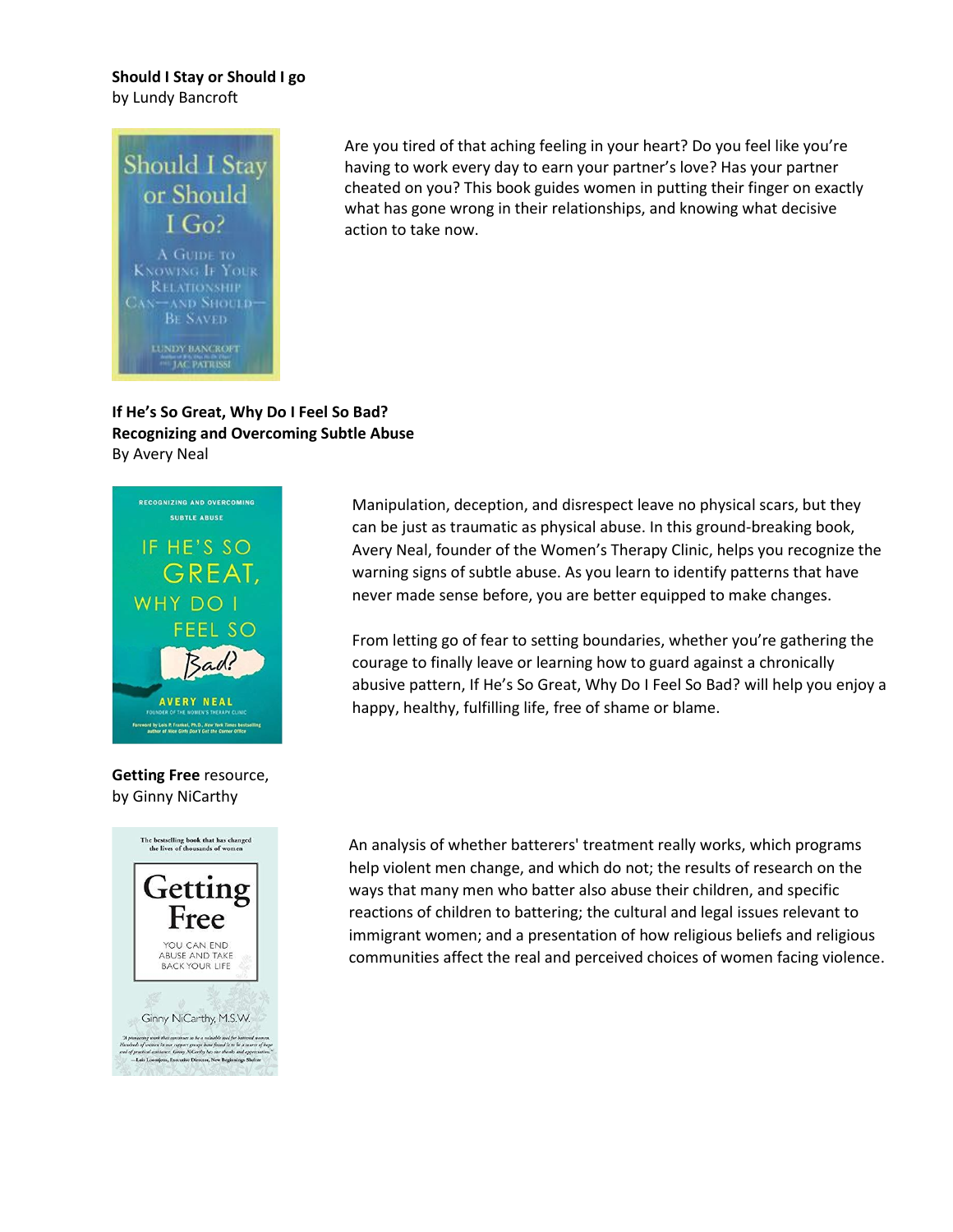## **Attached: The New Science of Adult Attachment and How It Can Help You Find--and Keep-- Love** by [Amir Levine](https://www.amazon.ca/s/ref=dp_byline_sr_book_1?ie=UTF8&field-author=Amir+Levine&search-alias=books-ca) (Author), [Rachel Heller](https://www.amazon.ca/s/ref=dp_byline_sr_book_2?ie=UTF8&field-author=Rachel+Heller&search-alias=books-ca) (Author)



### **The Myth Of Your Misfit** by [Barbara Allyn](https://www.amazon.ca/s/ref=dp_byline_sr_book_1?ie=UTF8&field-author=Barbara+Allyn&search-alias=books-ca)



### **5 love languages**  by Gary Chapman



In this book, Levine and Heller guide readers in determining what attachment style they and their mate (or potential mate) follow, offering a road map for building stronger, more fulfilling connections with the people they love.

- Anxious people are often preoccupied with their relationships and tend to worry about their partner's ability to love them back
- Avoidant people equate intimacy with a loss of independence and constantly try to minimize closeness.
- Secure people feel comfortable with intimacy and are usually warm and loving.

Tribal Theory is a paradigm shift. An inclusive framework to discover your place in the Tribe. It is a simple theory to apply, in three easy steps. Tribal Theory creates a safe place for people to 'make meaning' of their adversity, crisis and trauma, and experience a new story of healing, resilience and posttraumatic growth.

Falling in love is easy. Staying in love—that's the challenge! How can you keep your relationship fresh and growing amid the demands, conflicts, and just plain boredom of everyday life?

Includes the Couple's Personal Profile assessment so you can discover your love language and that of your loved one.

Acts of Service, Words of Affirmation, Gifts, Touch and Quality Time.